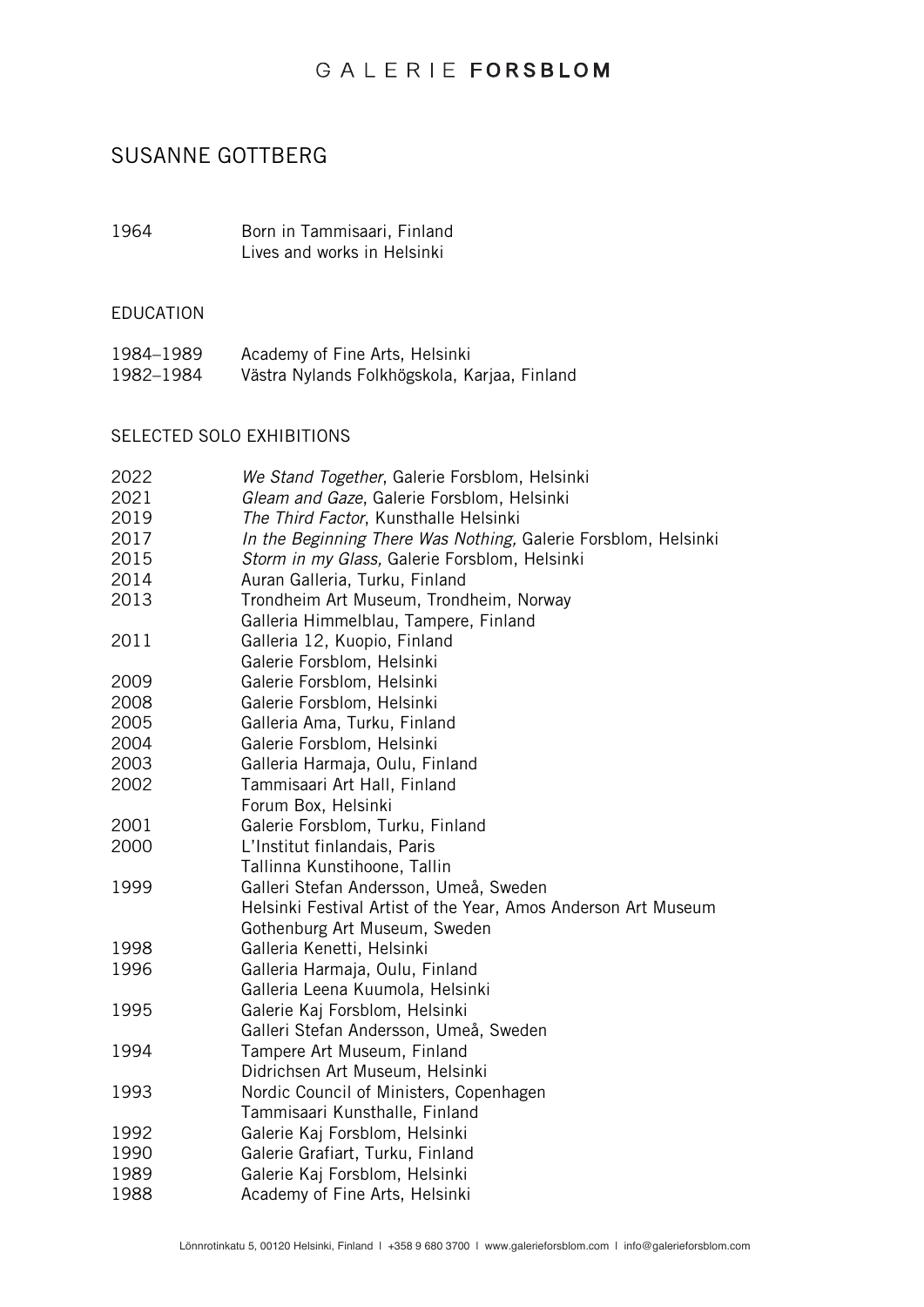## GALERIE FORSBLOM

## SELECTED GROUP EXHIBITIONS

| 2020 | Conversations, Kuopio Art Museum, Finland<br>Still Still Life, Sara Hildén Art Museum, Tampere                                |
|------|-------------------------------------------------------------------------------------------------------------------------------|
|      | Inspiration - Iconic Works, Nationalmuseum, Stockholm; National Gallery<br>Ateneum, Helsinki                                  |
| 2019 | Dialogue, Pamela Brandt and Susanne Gottberg, Gallery Elverket, Tammisaari,                                                   |
|      | Finland                                                                                                                       |
|      | Meanwhile Somewhere Else, a painting installation by Susanne Gottberg and                                                     |
|      | Markus Kåhre, Kunsthalle Helsinki                                                                                             |
| 2017 | 7 <sup>th</sup> Beijing International Art Biennale, China                                                                     |
| 2016 | Women's weapons: Lipstick & Tears, Sara Hildén Art Museum, Tampere,<br>Finland                                                |
| 2015 | Out of the Box, Kuntsi Museum of Modern Art, Vaasa, Finland<br>Graafiikanpaja Himmelblau, Galleria Ville, Nurmijärvi, Finland |
| 2014 | Touch, Saastamoinen Foundation Art Collection, EMMA Espoo Museum of<br>Modern Art, Finland                                    |
| 2013 | Nordic Art Station - Word Art Sound, Eskilstuna, Sweden                                                                       |
| 2012 | Barked!, Gallen-Kallela Museum, Espoo, Finland                                                                                |
|      | Illuminating nature – Contemporary Art from Finland, Venice, Italy                                                            |
|      | Sukulaissielut/ KORU 4, Imatra Art Museum, Finland                                                                            |
| 2011 | Forrest, Serlachius Museum, Mänttä, Finland                                                                                   |
| 2009 | Gottberg - Kåhre Project, Amos Anderson Art Museum, Helsinki                                                                  |
|      | KICKS, Forum Box, Helsinki                                                                                                    |
|      | Maailmassa - Susanne Gottberg, Marjo Heino-Fihlman, Mikko Paakkola,                                                           |
|      | Vaula Siikonen, Lönnström Art Museum, Rauma, Finland                                                                          |
| 2008 | Läpivalaisu: Susanne Gottberg, Marika Mäkelä, Jaana Paulus, Jaana Saario,                                                     |
| 2007 | Nanna Susi, Salo Art Museum, Finland<br>Susanne Gottberg & Pasi Karjula, Stundars, Vaasa, Finland                             |
| 2005 | Ars figura, Myllyranta Art Centre, Mänttä, Finland                                                                            |
| 2004 | Northern Landscape, Alte Verwaltung, Industriepark Walsrode-Bormlitz,                                                         |
|      | Germany                                                                                                                       |
| 2003 | Five Finnish artists, Lemonstreet Gallery, Dublin                                                                             |
| 2002 | Voltti, Jyväskylä Art Museum; Oulu Art Museum; The Finnish Museum of                                                          |
|      | Photography, Helsinki; Mikkeli Art Museum, Finland                                                                            |
|      | Northern Dimensions, Arts Gallery, Dhahiat Abdullah Al-Salem, Kuwait                                                          |
| 2001 | Northern Dimensions, Budapest, Hungary and Hamburg, Germany                                                                   |
|      | Hockey Flowers, Works from Jenny and Antti Wihuri Foundation Collection,                                                      |
|      | Rovaniemi Art Museum, Finland                                                                                                 |
| 2000 | Voltti, Lönnström Art Museum, Rauma, Finland<br>Art Center Salmela, Mäntyharju, Finland                                       |
| 1999 | Di confini del Europa, Cosenza and Viterbo, Italy                                                                             |
| 1997 | Landscape of Finnish soul, Pori Art Museum, Finland; Kitakyushu, Osaka and                                                    |
|      | Sapporo, Japan                                                                                                                |
| 1997 | Maila Talvio Salon, Hartola, Finland                                                                                          |
| 1996 | Ars Rauma 96, Rauma Art Museum, Finland                                                                                       |
|      | The 101 <sup>st</sup> Annual Exhibition of the Artists' Association of Finland, Helsinki                                      |
| 1995 | Medvind / Myötätuuli, Hanko, Finland                                                                                          |
|      | La Hora del Norte, Madrid and Barcelona, Spain                                                                                |
|      | 8 fra Finland, Nyköping, Denmark<br>Sag mir wo die Blumen sind, Finnland Institut, Berlin                                     |
|      | Ensamblia 95, Galerie Löhrl, Mönchengladbach, Germany                                                                         |
|      |                                                                                                                               |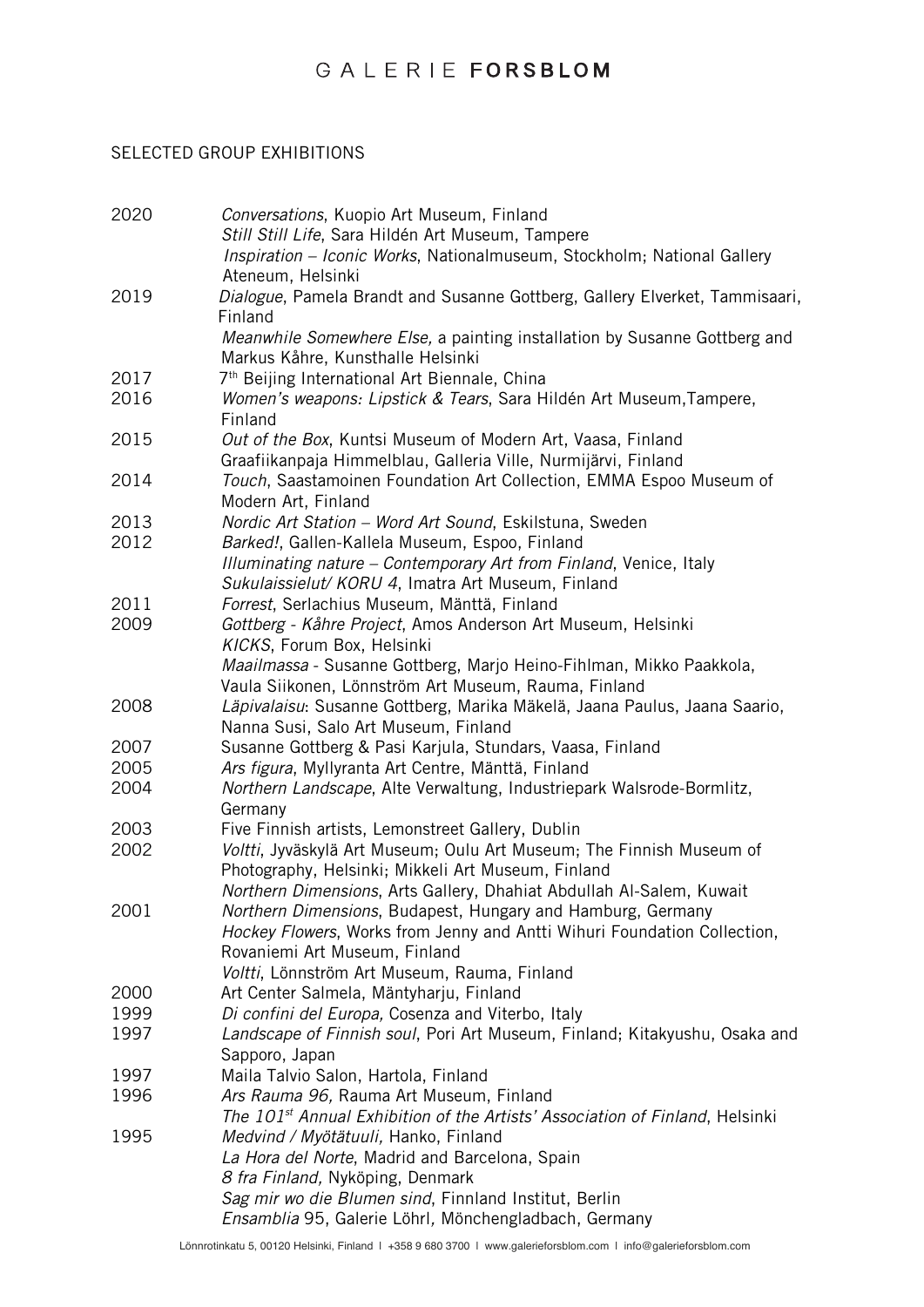- 1994 Galerie Kaj Forsblom, Helsinki
- *Medvind / Myötätuuli,* Hanko, Finland
- 1993 Galleria Allinna, Riihimäki, Finland
- Galerie Kaj Forsblom, Helsinki
- 1991 *Young Artists*, Kunsthalle Helsinki
- 1989 *Televisio*, Galleria Otso, Espoo, Finland *Young Artists*, Kunsthalle Helsinki *Young Photographers,* Old Students' House, Helsinki

### COLLECTIONS

Kiasma Museum of Contemporary Art, Helsinki Helsinki City Art Museum Sara Hildén Art Museum, Tampere, Finland Turku Art Museum, Finland Hämeenlinna Art Museum, Finland Oulu Art Museum, Finland Jenny & Antti Wihuri Foundation, Rovaniemi, Finland Rovaniemi Art Museum, Finland Amos Anderson Art Museum, Helsinki Didrichsen Art Museum, Helsinki City of Tampere, Finland City of Espoo, Finland City of Tammisaari, Finland The Paulo Foundation, Espoo, Finland Saastamoinen Foundation, Espoo, Finland The Pro Artibus Foundation, Ekenäs, Finland Majvik Collection, Espoo, Finland The Embassy of Finland, Washington D.C. Umeå kommun, Sweden Norrköping kommun, Sweden Västerbottens landsting, Umeå, Sweden Uppsala landsting, Sweden Västernorrlands landsting, Sundsvall, Sweden Public Art Agency Sweden Gothenburg Art Museum, Sweden The Swanljung Collection, Kuntsi Museum of Modern Art, Vaasa, Finland Kyösti Kakkonen Collection, EMMA Espoo Museum of Modern Art, Finland Trondheim Art Museum, Norway Kunsthalle Helsinki

#### PORTRAITS

2006 Portrait of Minister of Defence Elisabeth Rehn, Parliament House

PUBLIC WORK

| 2020 | Pielisjärvi Revisited, Ressun lukio, Helsinki                           |
|------|-------------------------------------------------------------------------|
| 2017 | <i>The Corridor</i> , Hanaholmen/Swedish-Finnish Cultural Center, Espoo |
| 2007 | Summa summarum, Folkhälsan's Senior home, Tammisaari. Finland           |